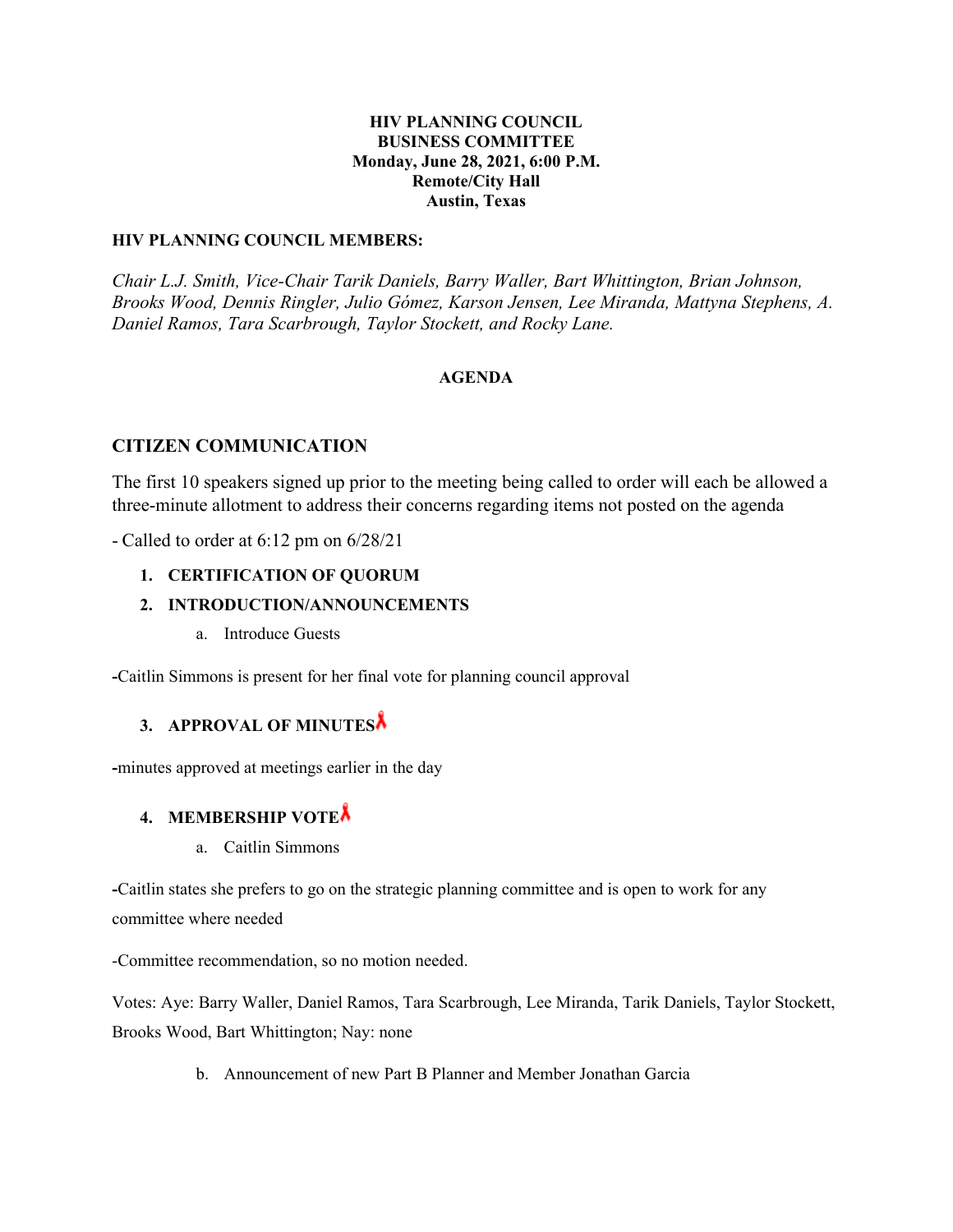# **5. FINALIZE FY2022 RESOURCE ALLOCATIONS**

- a. Complete any final voting and discussions left over from Special Called Business Meeting from June 28, 2021
	- i. Declaration of Conflict of Interest, if applicable of any Planning Council member present

**-**Daniel: medical and non-medical case managements

-Bart: mental health

-Tara: mental health

ii. Allocate resources to service categories

**-**decreased the 5% calculated out of the -4.6% out of all the categories that are going to get flat funding and those getting a decrease

-decrease funding from OAHS, medical nutrition therapy, and substance abuse

-adjusted flat funding amounts on the spreadsheet so they remained flat from FY21 Funding to Ideal Fy22 Request

-Trish: there is a historic underspending for substance abuse and Covid has reshaped what's available for clients and clients aren't left with the best choices

-Bart motions to remove Health Education/Risk Reduction and Outreach and limit it to Medical Case Management. Seconded by Lee.

Votes: Aye: LJ Smith, Barry Waller, Tara Scarbarough, Lee Miranda, Tarik Daniels, Taylor Stockett, Brooks Wood, Bart Whittington, Matina Stevens Abstains: Daniel Ramos (conflicted). Nay: none

iii. For each service category, reach consensus on the available options

-Proposal by Taylor to keep outreach services and health education to flat. Consensus reached.

-Proposal by Taylor to reach consensus medical case management. Consensus reached.

-Proposal by Barry to reach consensus to move money out of substance abuse residential to peer navigators. Consensus reached.

-Proposal by LJ to reach consensus to decrease OAHS by \$27000 and move that funding to Linguistics. Consensus reached.